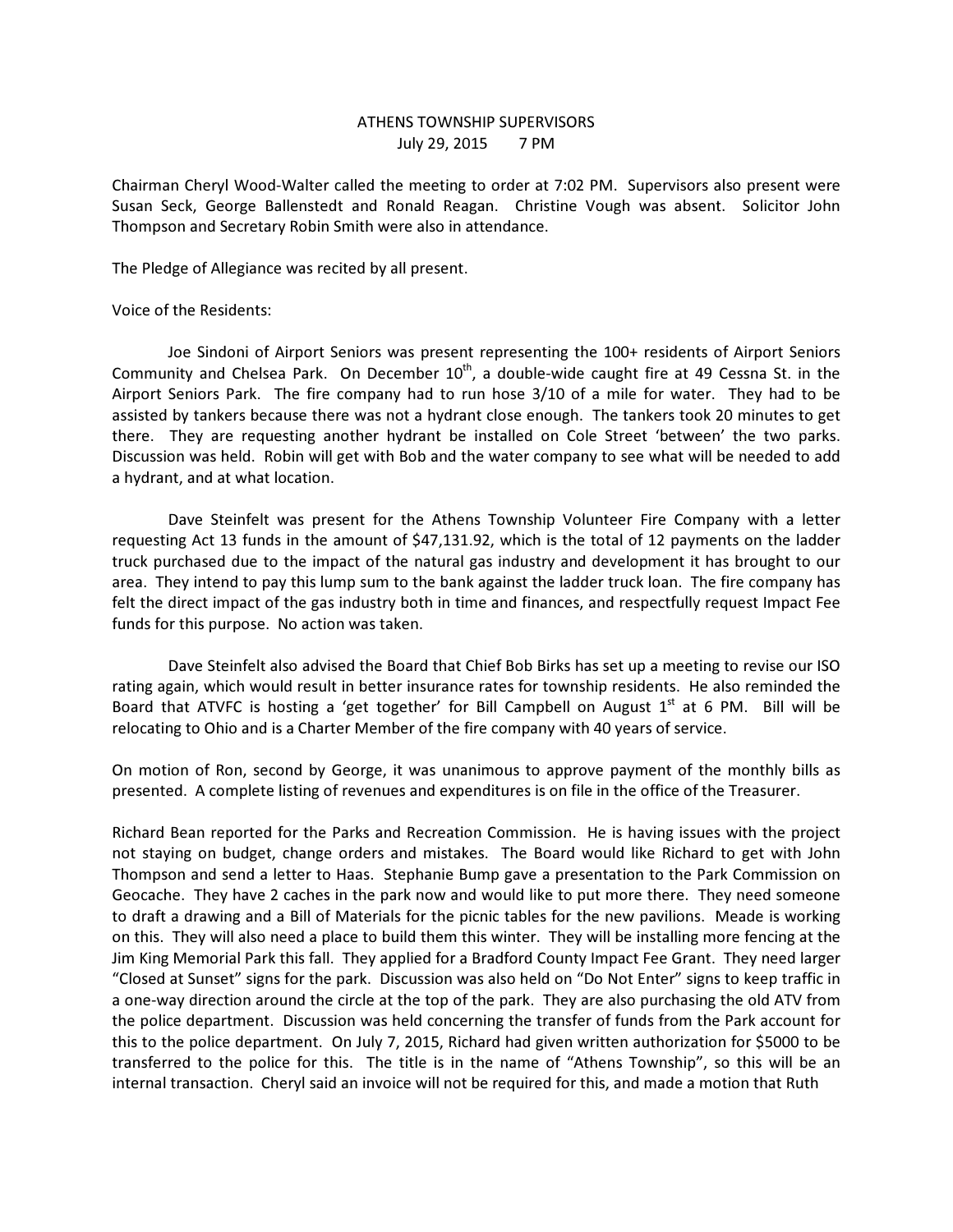Page Two Athens Township Supervisors July 29, 2015

transfer \$5000 from the Parks account to a revenue line item (newly created, if necessary) in the Capital Purchase account for "Police". This was seconded by Ron and was unanimous.

Clif Cheeks presented the Chesapeake Land Development Company 4-lot subdivision off King Lane for final plan approval. There are no deficiencies. On motion of Ron, second by George, it was unanimous to grant final plan approval to this subdivision.

Next were Chesapeake Athens Office Complex Phases 2 – 5, and the Chesapeake Gravel Laydown Yard land developments. All were presented for final approval and there were no deficiencies. On motion of Ron, second by Cheryl, it was unanimous to grant final approval to these land developments.

Clif presented the Industrial Electronics land development off Bobcat Road for final plan approval. There were no deficiencies. On motion of Ron, second by Susan, it was unanimous to grant final plan approval to this land development.

On motion of George, second by Ron, it was unanimous to authorize Cheryl to sign the sewage postcard mailer for the Gateway Commons land development. Dave Young took the module with him. The date of September 16, 2015 at 6 PM was set for the Gateway Commons Conditional Use Hearing. Dave Young asked if the waivers can be taken care of at this hearing and John Thompson said that needs to wait until the land development process.

On motion of Ron, second by George, it was unanimous to appoint Jason Rogers to fill the vacancy on the Planning Commission for a term to expire October 30, 2018.

On motion of Ron, second by Cheryl, it was unanimous to set the public hearing for the Comprehensive Plan update as September 30, 2015 at 7 PM.

No one was present for Athens Township Authority. Their annual financial report and financials are here for review, if anyone is interested.

Susan Seck said she had received a request for 2 "Watch Children" signs for 205 Meadowlark Drive. On motion of Susan, second by Cheryl, it was unanimous to purchase and install these signs. Susan had also received a request for a "Yield" sign at Highland Drive and Weaver Road. On motion of Cheryl, second by Susan, it was unanimous to have Chief Hurley do a study to determine if the intersection needs "Yield" or "Stop" signs, and to have John Thompson draft an ordinance for the signs when determined.

Susan said they have been looking for a chassis to put our box on (from the old Mack) and found a used one at Watson Diesel. It's an older Sterling truck, automatic with 32K miles on it. Ron asked if we can still get parts for it and Susan said they tell her yes. She said they will go over the whole truck and replace anything that needs it – and will give us a 1-year warranty. On motion of Susan, second by George, it passed to let bids for a used chassis that will fit our box. Ron voted no.